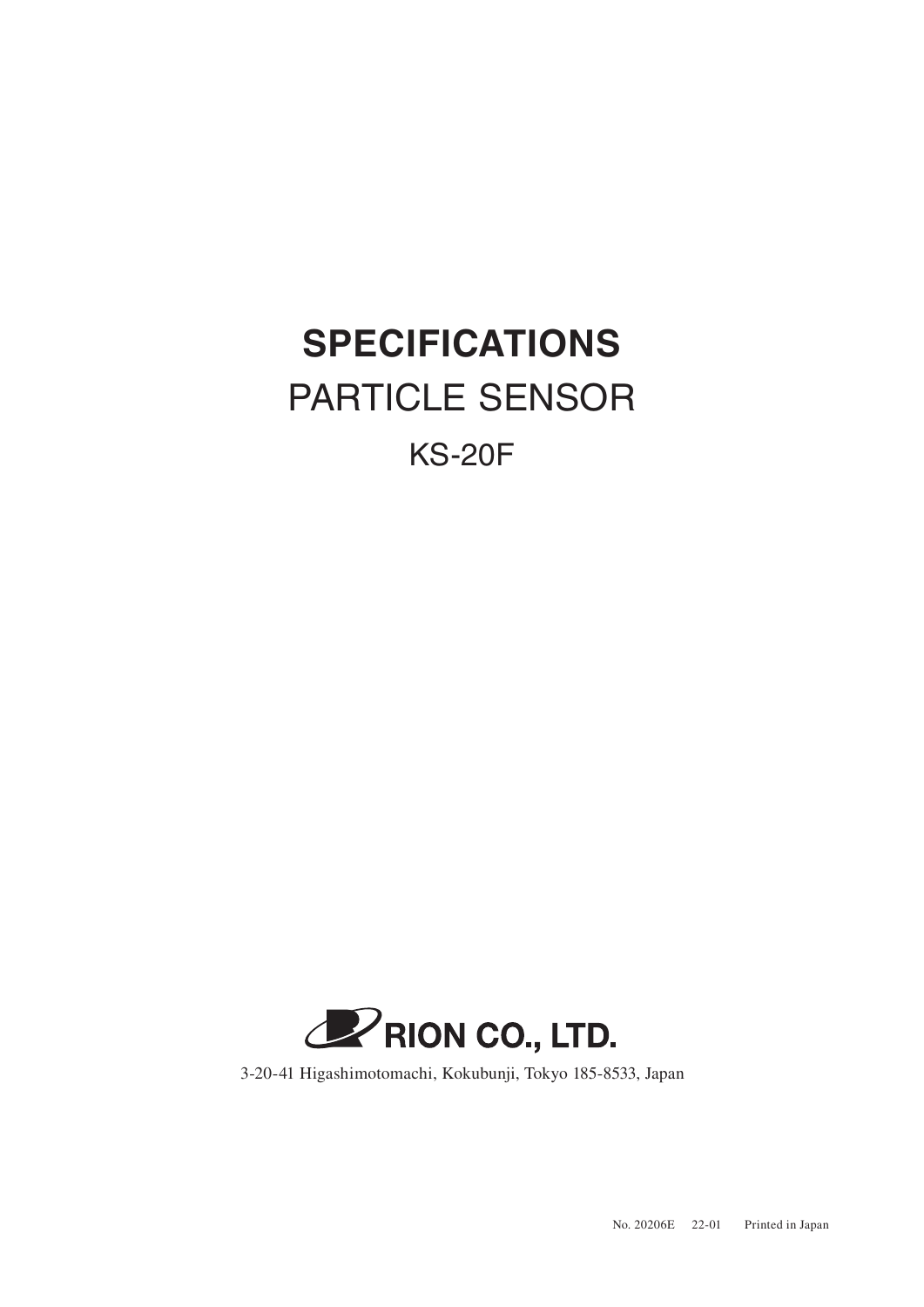## **Overview**

The KS-20F sensor relies on the light scattering method to measure particle concentrations in liquids. Particle counts are determined for various particle sizes. Parts that come into contact with the sample fluid are made of sapphire and PFA, allowing direct measurement of hydrofluoric acid.

The KS-20F can be connected to the optional KE-40B1 controller to configure a liquid-borne particle counter system that detects particle sizes in up to seven range. The KE-40B1 allows wide latitude in specifying particle sizes for particle detection: from 0.02 μm to 0.08 μm. The factory default setting is four channels (≥0.02 μm, ≥0.03 μm, ≥0.04 μm, ≥0.06 μm).

The sample flow rate is 10 mL/min. Counting efficiency is 3%. The effective sample flow rate at which particles are detected and measured is the sample flow rate multiplied by the counting efficiency: 0.3 mL/min.

The KS-20F lacks measurement controls or a display for measurement results. It is designed to be used with a separate KE-40B1 controller. The KS-20F also incorporates a leak sensor. On detecting a leak, the unit can be set to issue an alarm. Since the KS-20F does not incorporate a flow control circuit for the sample fluid, the flow rate of the sample fluid must be controlled externally.

\* All company names and product names mentioned in this manual are the trademarks or registered trademarks of their respective owners.

| Optical system                                          | 90-degree sideways light scattering method                                                                                                          |  |
|---------------------------------------------------------|-----------------------------------------------------------------------------------------------------------------------------------------------------|--|
| Light source                                            | Diode-pumped solid-state laser<br>(wavelength 532 nm; rated output 1.5 W)                                                                           |  |
| Laser product class                                     | Class 1, IEC 60825-1:2014<br>Internal particle detection mechanism incorporating Class 4 laser                                                      |  |
| Light detector                                          | Photodiode                                                                                                                                          |  |
| Composition of parts exposed to sample<br>Sapphire, PFA |                                                                                                                                                     |  |
| Allowable sample type                                   | Fluids which do not corrode the fluid contact materials                                                                                             |  |
| Calibration                                             | By polystyrene latex (PSL) particles with refractive index of 1.6<br>in pure water<br>The calibration particles are traceable to the NIST (National |  |
|                                                         | Institute of Standards and Technology) standard                                                                                                     |  |
| Minimum detectable particle size                        |                                                                                                                                                     |  |
|                                                         | $0.02 \mu$ m (with spherical particles of refractive index of 1.6 in pure<br>water)                                                                 |  |

## **Specifications**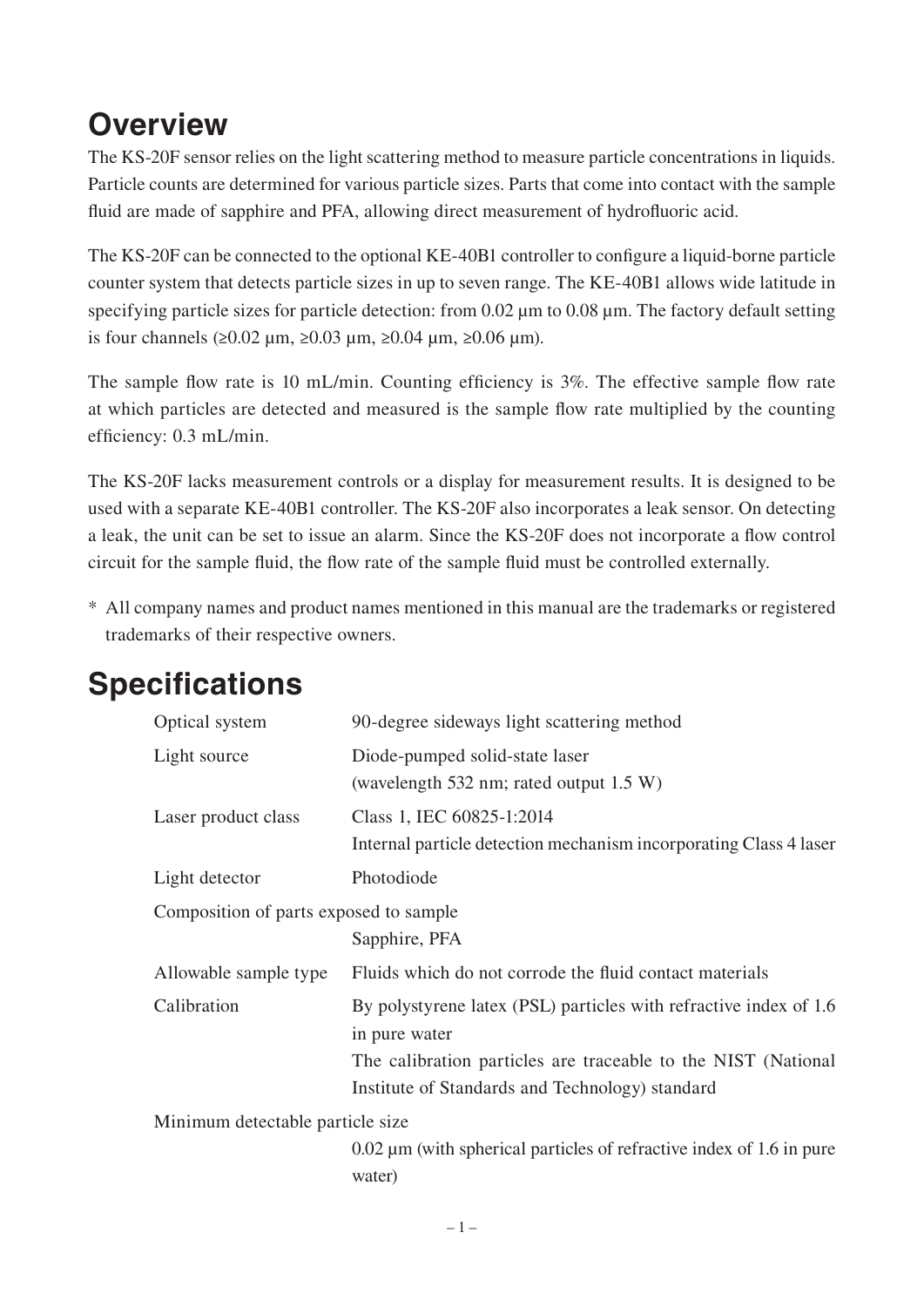Measurable particle size range

|                                               | $0.02 \mu m$ to $0.08 \mu m$ (with spherical particles of refractive index<br>1.6 in pure water)                                                                                                                                                                                                                                                                                                       |
|-----------------------------------------------|--------------------------------------------------------------------------------------------------------------------------------------------------------------------------------------------------------------------------------------------------------------------------------------------------------------------------------------------------------------------------------------------------------|
| Size range                                    | Set from $0.02 \mu m$ to $0.08 \mu m$<br>(Up to 7 channels in 0.01 $\mu$ m steps can be set with the KE-40B1<br>controller. The upper limit for smallest particle size channel<br>[CH 1] is $0.04 \mu m$ ]<br>*The factory default setting is four channels<br>$(20.02 \mu m, 20.03 \mu m, 20.04 \mu m, 20.06 \mu m)$                                                                                  |
| Flow rate                                     | $10$ mL/min                                                                                                                                                                                                                                                                                                                                                                                            |
| Counting efficiency                           | $3\% \pm 0.9\%$                                                                                                                                                                                                                                                                                                                                                                                        |
| Effective sampling flow rate                  |                                                                                                                                                                                                                                                                                                                                                                                                        |
|                                               | $0.3$ mL/min $\pm$ 0.09 mL/min                                                                                                                                                                                                                                                                                                                                                                         |
| Sample inlet (INLET) / sample outlet (OUTLET) |                                                                                                                                                                                                                                                                                                                                                                                                        |
|                                               | $2 \text{ mm} \times 4 \text{ mm}$ dia. flared tube joint                                                                                                                                                                                                                                                                                                                                              |
| <b>PURGE</b>                                  | Purge air port, one-touch type joint for dia. 6 mm tube<br>In the cases listed below, clean the unit interior with purge gas to prevent adverse effects<br>on the optical system and electrical circuitry.                                                                                                                                                                                             |
|                                               | - The cleanliness of the usage environment does not meet air<br>cleanliness Class 6 as defined by ISO 14644-1<br>- The temperature of the sample fluid is below the ambient tem-<br>perature, resulting in potential condensation on the flow cell<br>- Corrosive gases in the vicinity may infiltrate the unit<br>- Corrosive gases in the sample fluid may permeate through the<br>internal PFA tube |
| Purge gas requirements                        |                                                                                                                                                                                                                                                                                                                                                                                                        |
|                                               | Clean dry air: CDA<br>- Temperature $+15^{\circ}$ C to $+35^{\circ}$ C<br>- Relative humidity at which no condensation occurs<br>- Flow rate 3 L/min to 10 L/min<br>- Other: Under special conditions, nitrogen gas or other gases may<br>also be used                                                                                                                                                 |
| Sample pressure range                         | 300 kPa or less (gauge pressure)                                                                                                                                                                                                                                                                                                                                                                       |
| Sample temperature range                      |                                                                                                                                                                                                                                                                                                                                                                                                        |
|                                               | $+15^{\circ}$ C to $+35^{\circ}$ C (no moisture condensation on flow cell)                                                                                                                                                                                                                                                                                                                             |
| Refractive index range                        | 1.26 to 1.45 (light source wavelength 532 nm)                                                                                                                                                                                                                                                                                                                                                          |
| Maximum particle number concentrations        | 50,000 particles/mL (coincidence loss is 10% or less)                                                                                                                                                                                                                                                                                                                                                  |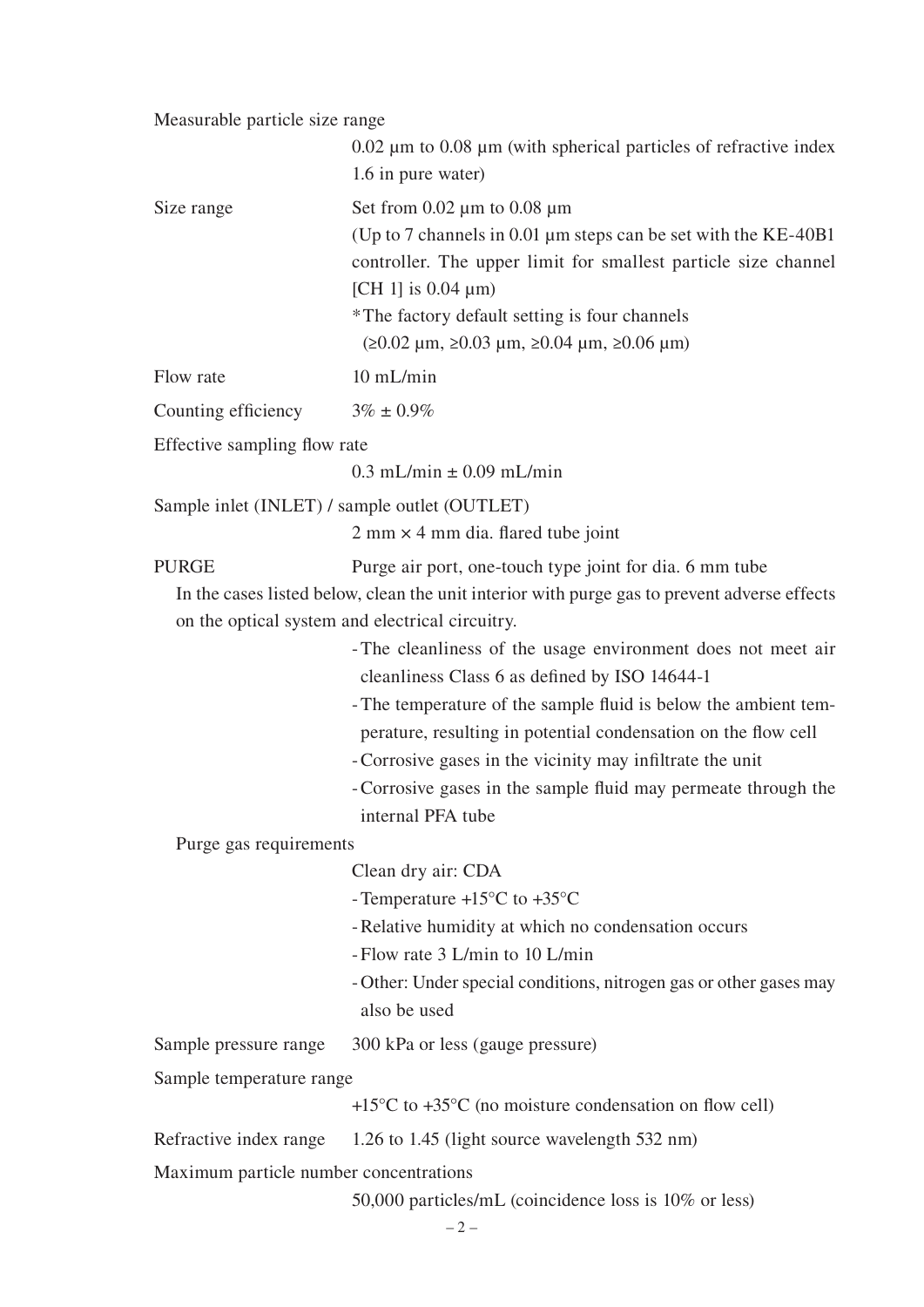| False count rate   | Average 0.1 particles/mL or less                                       |
|--------------------|------------------------------------------------------------------------|
| Warm-up time       | Max. 5 minutes (after power-on)                                        |
| Indicators         | Bi-color light emitting diode                                          |
| PARTICLE MONITOR   |                                                                        |
|                    | Indicates the state of the particle counting                           |
|                    | Briefly flashes green on detecting particles of minimum detectable     |
|                    | particle size or larger                                                |
| <b>LIQUID LEAK</b> | Indicates the state of liquid leak in the unit                         |
|                    | Illuminated (green) when no leak is detected within chassis            |
|                    | Illuminated (red) when leak is detected within chassis                 |
| <b>CELL</b>        | Indicates the state of the flow cell and the state of the sample fluid |
|                    | particle concentrations                                                |
|                    | Illuminated (green) during normal operation                            |
|                    | Illuminated (red) when flow cell is contaminated, condensation         |
|                    | occurs, or particle concentrations in sample fluid exceeded max-       |
|                    | imum particle concentrations                                           |
|                    | Off when light source is off                                           |
| <b>LASER</b>       | Indicates the state of the light source                                |
|                    | Illuminated (green) during normal operation                            |
|                    | Flashing (green) when laser current has increased above a certain      |
|                    | threshold (light source nearing end of service life)                   |
|                    | Illuminated (red) when light source temperature is out of range        |
|                    | Flashing (red) when light source output is not normal                  |
|                    | Off when light source is off                                           |
| <b>POWER</b>       | Indicates the state of the power and internal status                   |
|                    | Illuminated (green) while power to unit is on                          |
|                    | Flashing (red) when internal program is not normal                     |
| <b>FLOW</b>        | Indicates the sample flow rate and the connection status of the        |
|                    | flow meter                                                             |
|                    | Illuminated (green) while receiving a signal from the flow controller  |
|                    | and the sample flow rate is within $\pm 3\%$ of 10 mL/min              |
|                    | Flashing (green) when sample flow rate is within $-3\%$ to $-5\%$      |
|                    | or $+3\%$ to $+5\%$                                                    |
|                    | Flashing (red) when sample flow rate is outside $\pm 5\%$ or the flow  |
|                    | controller is not connected                                            |
|                    | Turns off when the flow indicator function (factory option) is not     |
|                    | selected                                                               |
|                    | The output signal of CLFC300 series flow controller (Tokyo Keiso       |
|                    | Co., Ltd.) is used for flow rate judgment                              |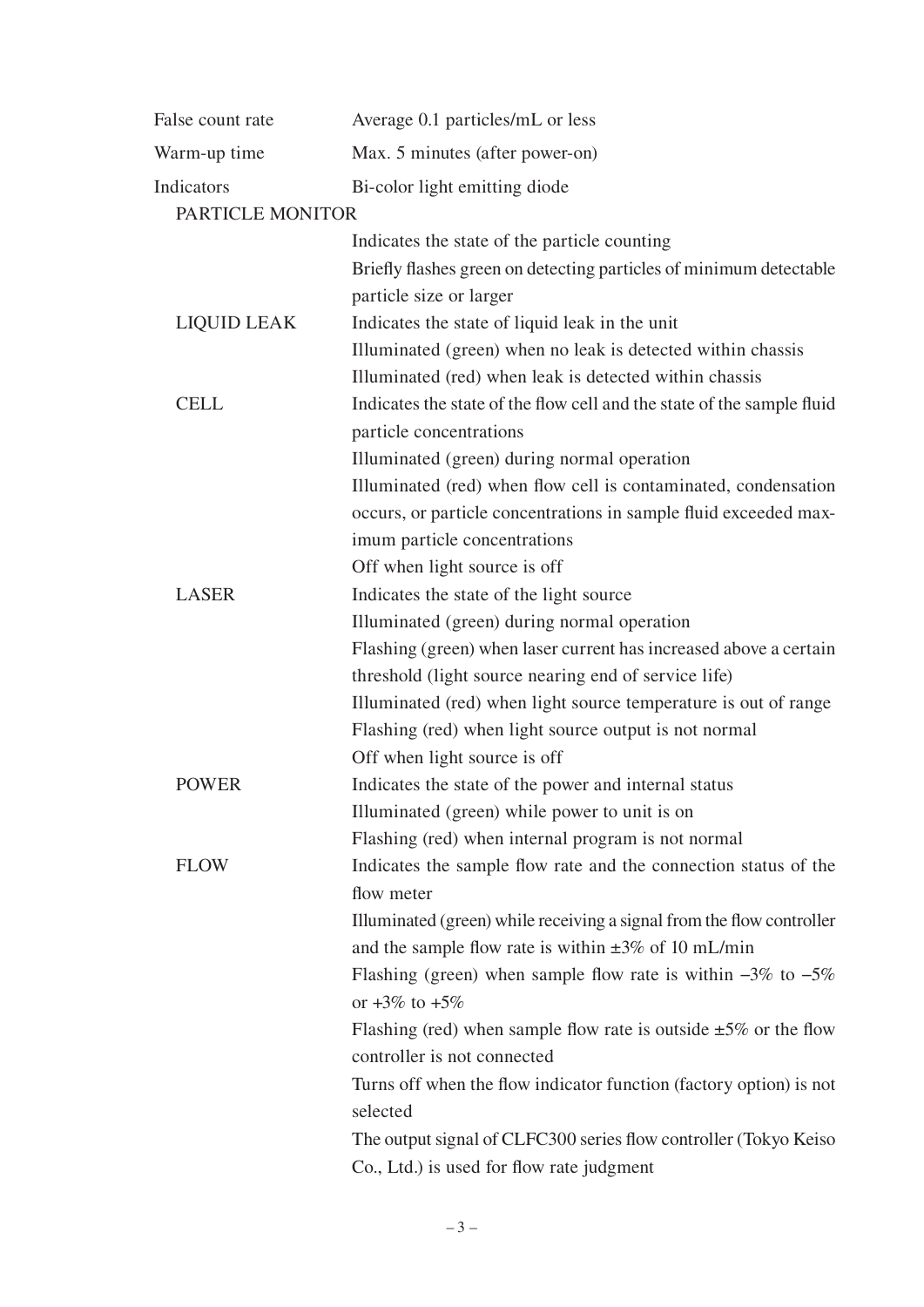| <b>SETUP</b>                   | Indicates the state of measurement preparation of this unit               |  |
|--------------------------------|---------------------------------------------------------------------------|--|
|                                | Illuminated (green) when ready for measurement                            |  |
|                                | Flashing (green) while preparing for measurement after pressing           |  |
|                                | the SETUP switch                                                          |  |
|                                | Flashing (red) when preheating after turning on the power                 |  |
| Controls                       |                                                                           |  |
| <b>SETUP</b> switch            | Used to ensure proper functioning of the KS-20F during batch              |  |
|                                | system measurement                                                        |  |
| <b>LASER OFF switch</b>        | Press for 2 seconds after measurement to turn the light source            |  |
|                                | <b>ON/OFF</b>                                                             |  |
|                                | Has no effect when measurement is underway                                |  |
|                                | Has no effect if the sensor has serious problems                          |  |
| Input/Output connectors        |                                                                           |  |
| <b>FLOW METER</b>              | Used to connect a flow controller                                         |  |
| <b>CONTROLLER</b>              | For connecting KE-40B1 controller                                         |  |
| LIQUID LEAK ALARM              |                                                                           |  |
|                                | Shorted during normal operation, open when internal leak is detected      |  |
|                                | (accepts electric wire with a 1.25 mm <sup>2</sup> cross-section [AWG16]) |  |
|                                | Maximum load: 30 V DC, 1 A                                                |  |
| Installation inclination angle |                                                                           |  |

Max. 2° (range for normal operation of internal leak sensor)

Ambient operating conditions

+15°C to +35°C, 80% RH or less (no condensation)

The following graph plots ambient temperature and relative humidity for different sample fluid temperatures. Condensation may occur on the flow cell in the region to the top right of the curve.



Ambient storage conditions

−10°C to +50°C, 90% RH or less (no condensation and no freezing in internal piping)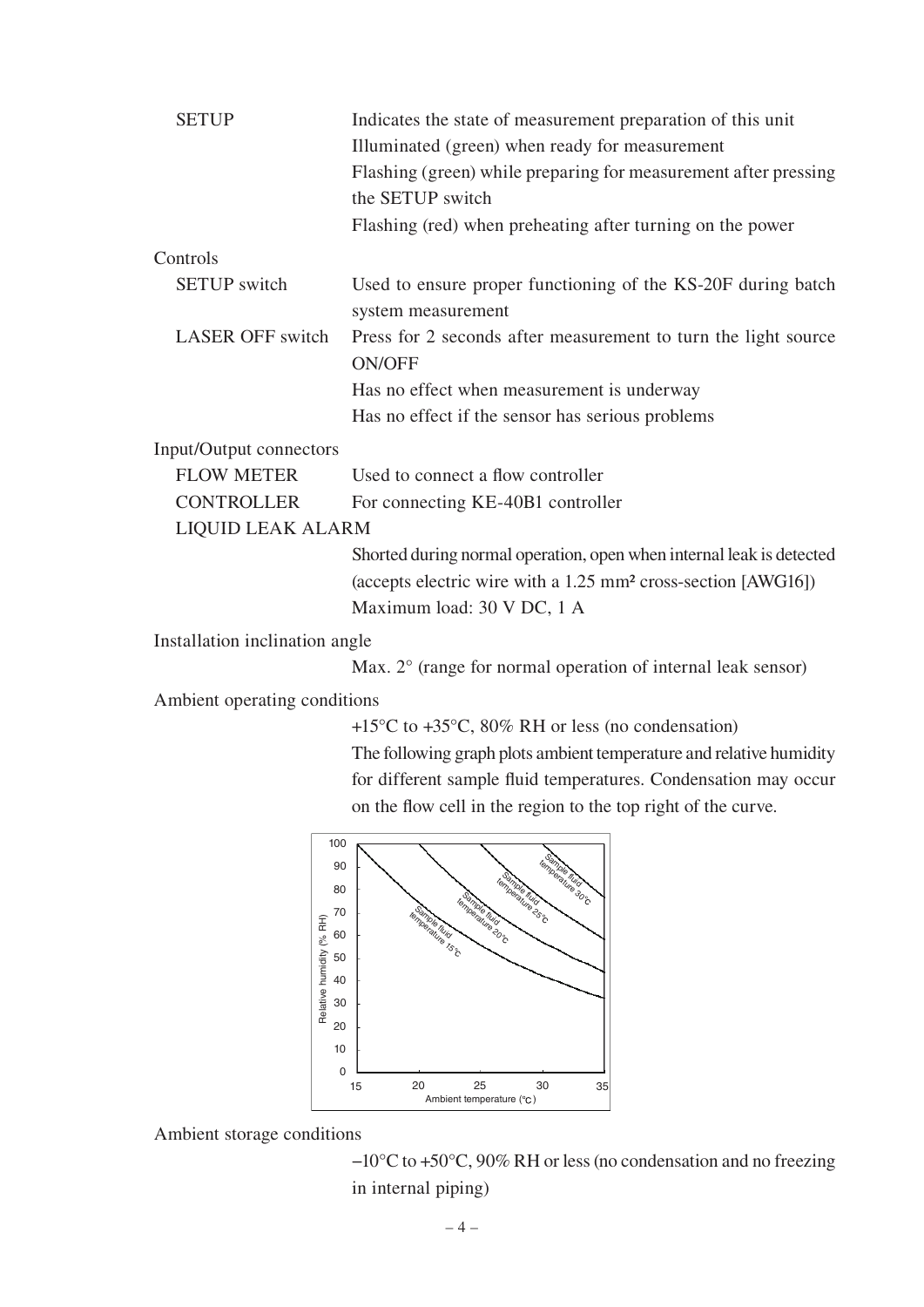| Power                      | 100 V to 240 V AC, 50/60 Hz                                                       |                |  |  |
|----------------------------|-----------------------------------------------------------------------------------|----------------|--|--|
| Electric power consumption |                                                                                   |                |  |  |
|                            | Approx. 150 VA                                                                    |                |  |  |
| Dimensions                 | 220 mm (H) $\times$ 547 mm (W) $\times$ 312 mm (D)                                |                |  |  |
|                            | (excluding protruding parts)                                                      |                |  |  |
|                            | 235 mm (H) $\times$ 552 mm (W) $\times$ 340 mm (D)                                |                |  |  |
|                            | (maximum)                                                                         |                |  |  |
| Weight                     | Approx. 18 kg                                                                     |                |  |  |
| Supplied Accessories       | KL-24-S09<br>Tube A vacuum pack                                                   | 1              |  |  |
|                            | $(2 \text{ mm} \times 4 \text{ mm dia}$ , 1.5 m flared PFA tube 2, union joint 1) |                |  |  |
|                            | Connection cable A $(1 \text{ m})$ KS-42-125                                      | 1              |  |  |
|                            | Power cord $(2.5 \text{ m})$                                                      | 1              |  |  |
|                            | <b>Instruction</b> manual                                                         | 1              |  |  |
|                            | Instruction sheet for "Transport and Installation"                                | 1              |  |  |
|                            | Liquid-borne particle counter usage precautions                                   | 1              |  |  |
|                            | Inspection certificate                                                            | 1              |  |  |
| Factory option             | Flow indicator function                                                           |                |  |  |
| Options                    | All-in-one Ultrasonic Flowmeter for Closed-Loop Control                           |                |  |  |
|                            | (manufactured by Tokyo Keiso Co., Ltd.)                                           |                |  |  |
|                            |                                                                                   | CLFC300        |  |  |
|                            | Controller                                                                        | <b>KE-40B1</b> |  |  |
|                            | Purge air unit                                                                    | KX-33A/KX-33B  |  |  |
|                            | (This unit does not prevent condensation or remove corrosive gases.)              |                |  |  |
|                            | Syringe sampler                                                                   | $KZ-31W$       |  |  |
|                            | <b>Bellows</b> sampler                                                            | K9904A         |  |  |
|                            | Pulse height analysis software                                                    | $KF-50A$       |  |  |
|                            | Mass flow controller                                                              | MFC (CVR)      |  |  |
|                            | RP Monitor Evo10 (monitoring software)                                            | K1701          |  |  |
| Replacing spare parts      | Laser, flow cell, INLET nozzle, OUTLET nozzle, air packing for                    |                |  |  |
|                            | the case, buffer material for the sensor                                          |                |  |  |
| Calibration interval       | One year                                                                          |                |  |  |